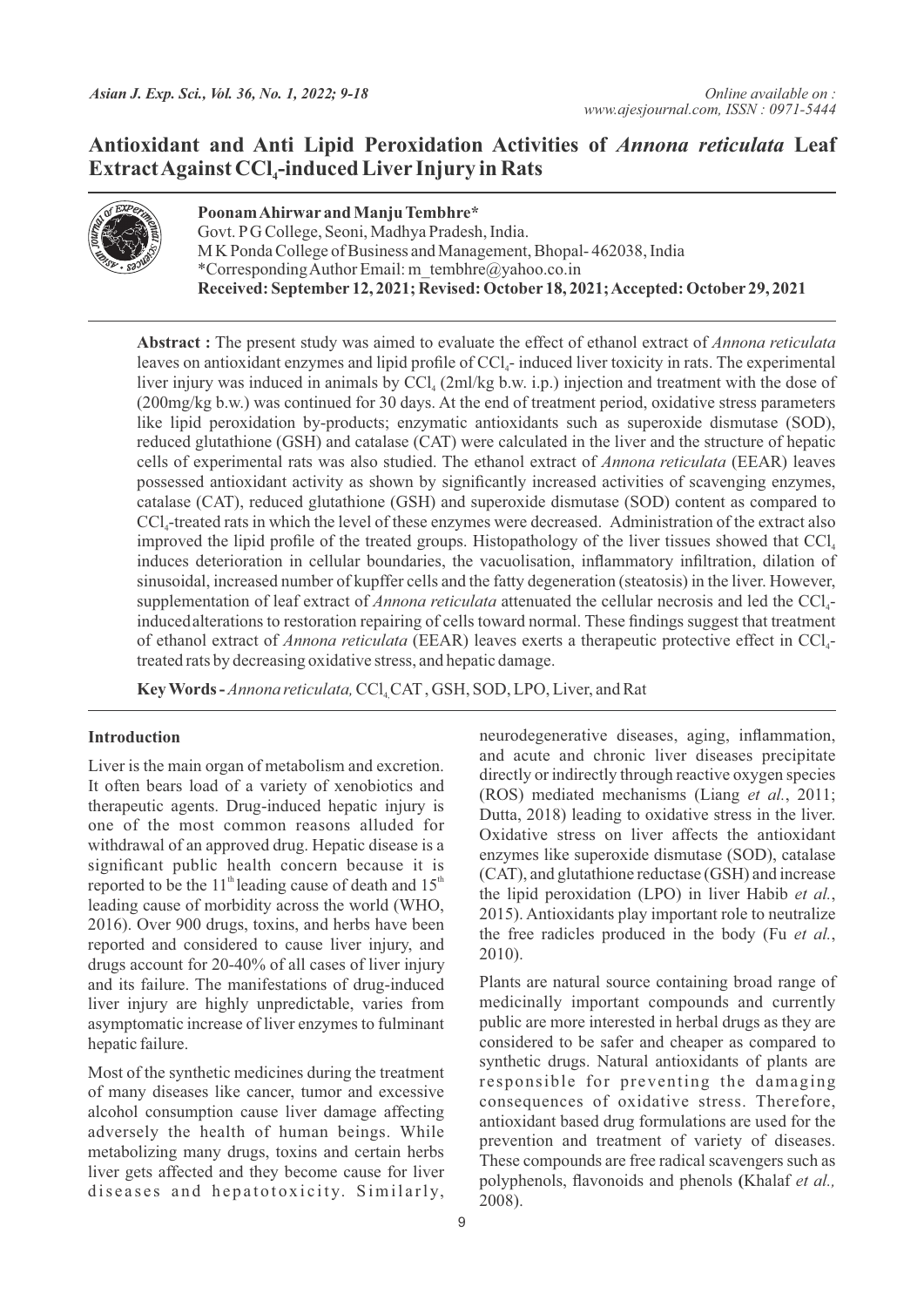Till date, a proper curative therapeutic agent for liver disorder has not been found. Therefore, investigation of the usually concerned agent and a high index of suspicion are necessary in prognosis. Annona species has been reported to have potential antioxidative and hepatic protective properties (Vatakkee and Pramod, 2014, Haggag, 2016*).* Ethanolic leaf extract of *A.reticulata* comprises effective potential source of natural antioxidant, which might be helpful in preventing the progress of various oxidative stresses (Ahirwar and Tembhre, 2021). It has been used to treat various disorders such as epilepsy, cardiac problems, dysentery, worm infestations, bacterial infections, hemorrhage, dysuria, fever, and ulcers. The decoction of leaf of *Annona reticulata* is used as a vermifuge and its crushed leaves or a paste of the flesh is used as bandages on boils, swelling and ulcers for their treatment. The dried unripe fruit and bark decoction is employed against diarrhoea and dysentery (Bopana and Saxena, 2008).

Carbon tetrachloride  $(CCl<sub>4</sub>)$  has been widely used in animal models to investigate chemical toxin-induced liver damage and hepatotoxicity in animal models (Manibusan, 2007; Wang, 2008).  $CCl_4$  triggers lipid peroxidation in the liver during its metabolism into the highly reactive trichloromethyl radical (Basu, 2003). Therefore, blocking the lipid peroxidation can protect liver against  $\text{CCl}_4$ -induced injury. In this study, the hepatoprotective activity of the ethanol extract of *Annona reticulata* (EEAR) leaves was investigated on  $\text{CCl}_4$ -induced chronic liver injury in rat.

## **Materials and Methods**

### **Plant material**

The leaves of *Annona reticulata* were collected from local area of Bhopal, India, and were identified and authenticated by Dr. Zia Ul Hassan (H.O.D. Botany), Safia Science College, (Bhopal, Madhya Pradesh, India). The voucher specimens bearing numbers 508/Bot/Safia/14 and 509/Bot/Safia/14 were submitted in the said department for future references.

#### **Preparation of plant extracts**

About 300 gm of the leaf powder of *Annona reticulata* was extracted with 1.2 L of 90% ethanol using Soxhlet apparatus for 72 hrs at 40-50°C for seven days

#### **Acute oral toxicity tests and dose selection**

The acute oral toxicity study of the extracts of *Annona reticulata* was carried out according OECD (Organization for Economic Co-operation and Development) with the use of a minimum number of animals per step. Rats were administered orally at the doses of 5, 50, 300 and 2000 mg/kg b. wt and no mortality was observed. On the basis of acute toxic study, the dose of the extracts selected for the *in vivo* studies were 200 mg/kg there were no lethality observed up to 2000 mg/kg in the animals, hence,  $1/10<sup>th</sup>$  of that very dose was selected.

#### **Test animals**

Twenty four healthy male albino wistar rats weighing 120-150g were obtained from animal house of Pinnacle Biomedical Research Institute (PBRI), Bhopal Madhya Pradesh India. They were maintained in the polypropylene cages in controlled temperature  $22 \pm 2$  °C and light cycle (12 hours light and 12 hours dark) as per the guidelines of committee for the purpose of control and supervision on experiments on animals (CPCSEA). The animals were fed with the pellet diet and water *ad libitum.* Animal experiments were performed with prior permission from Institutional Animal Ethics Committee (IAEC) of PBRI, Bhopal (1283/C/09/CPCSEA). Body weight of the animals was recorded and were randomly divided into ten groups of six rats each and treated as follows for 30 days:

### **Experimental design**

The animals were divided into four groups of six rats each.

- Group 1 served as normal control and received distilled water orally daily for 30 days.
- Group 2 served as toxic control and received  $CC1<sub>4</sub>$  (2 ml/kg body weight) weekly in olive oil  $(1:1, v/v, i.p.)$  for 30 days.
- Group 3 served as treatment group and received *Annona reticulata* ethanol leaf extract (200 mg/kg body weight) daily for 30 days.
- Group 4 served as treatment group and received  $CC1<sub>4</sub>$  (2 ml/kg body weight) weekly in olive oil (1:1, v/v) for 30 days and *Annona reticulata* ethanol leaf extract (200 mg/kg body weight) daily for 30 days.

The herbal formulation was suspended in distilled water and given orally through an intragastric tube daily in the morning.

### **Tissue Biochemical Assays**

The animals were fasted overnight on the  $30<sup>th</sup>$  day. On the next day, the body weights of the animals were recorded and then euthanized with chloroform and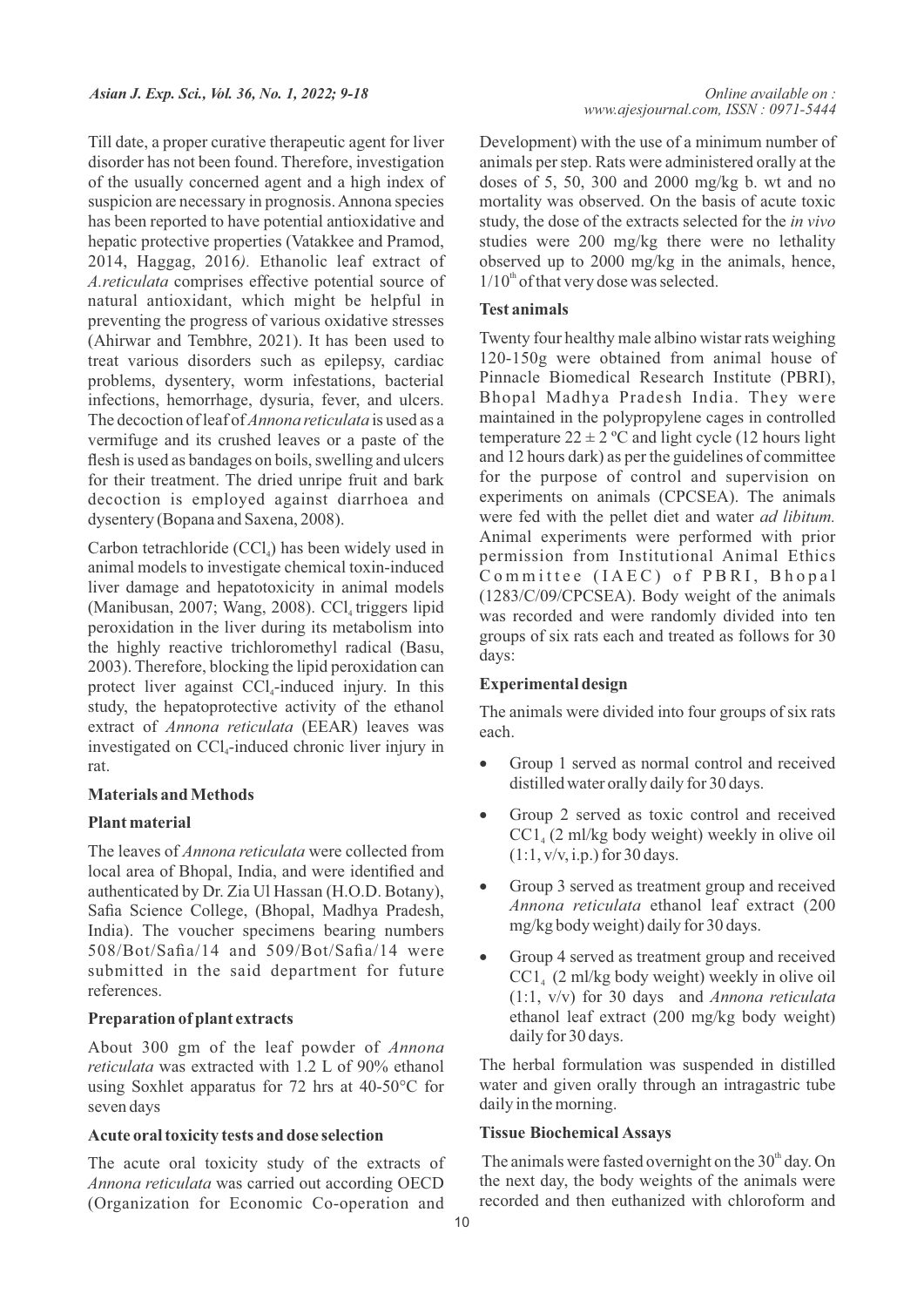dissected thereafter. The liver was dissected out, blotted off blood and rinsed in freshly prepared ice cold saline. The fat was freed from the organ and a part of the liver was homogenized in phosphate buffer and certain portion in triss HCl buffer separately in Potter Elvehgen homogenizer fitted with polyteflon plunger at high speed. The homogenate, 10 % w/v thus obtained was centrifuged at  $4500$  rpm at  $4^{\circ}$ C. The supernatant fraction thus obtained was analyzed for SOD **(**Paoletti *et al*., 1986**)**, CAT (Goth, 1991), GSH (Ellman, 1959) and LPO, (Ohkawa *et al*., 1979).

### **Histopathology Examination**

A portion of livers was collected in 10% buffered formaldehyde and preserved for at least 24 h. Further liver samples were dehydrated gradually with ethanol (70–100%), cleared in xylene and embedded in paraffin. Sections of 5 μm were prepared by microtome assembly and stained with hematoxylin and eosin to examine under microscope (40X) for histopathological alterations.

# **Statistical Analysis**

All data were calculated as Mean±SD. Results were interpreted using One Way ANOVA followed by Benferroni's multiple comparisons test.  $p<0.05$  and p<0.001 were considered as statistically significant.

# **Results**

# **Effect of** *Annona reticulata* **Leaf Ethanol Extracts on Antioxidant Enzyme Levels**

# **Effect of Ethanol Leaf Extract of** *Annona reticulata* **(EEAR) on the Levels of Superoxide Dismutase (SOD) in Experimental Groups of Rats**

The level of SOD in control group of rats was 341.246±8.020 U/ml but the level of SOD was reduced to 212.061±12.930 U/ml highly significantly in the group treated with  $\text{CCl}_4$ . However, the group of rats supplied with 200 mg/kg of EEAR, the level of SOD was 334.373±7.535 U/ml, thus showing the non-toxic nature of *Annona reticulata* extract (Table - 1& Fig. 1). However, in the group of rats treated with the extract of *Annona reticulata* along with CCl<sub>a</sub>, the level of SOD was highly significantly  $(p<0.001)$ restored to 296.491±16.761 U/ml.

# **Effect of Ethanolic Leaf Extract of** *Annona reticulata* **(EEAR) on the Levels of Catalase (CAT) in Experimental Groups of Rats**

The level of CAT in control group of rats was 448.458 $\pm$ 38.562 U/ml and CCl<sub>4</sub> intoxication decreased the level of CAT to 182.279±16.576 U/ml, (p<0.001). In only herb treated group, the level of CAT was somewhat near to control viz.  $437.662\pm18.483$  U/ml. However, in the group of rats treated with the extract of *Annona reticulata* alongside  $\text{CCl}_4$ , the level of CAT noticed was  $294.202\pm14.315$  U/ml which was significantly increased  $(p<0.001)$  as compared to CCl, intoxicated group of rats (Table-1 & Fig.1). These results clearly showed the protective nature of EEAR in combating the alterations in the levels of CAT upon  $\text{CC}l_{4}$ intoxication.

# **Effect of Ethanolic Leaf Extract of** *Annona reticulata* **(EEAR) on the Levels of Glutathione (GSH) in Experimental Groups of Rats**

In control group of rats, the level of GSH was 0.515±0.013 nM/g. However, in the group of treated with 2 ml/kg of  $\text{CCl}_4$ , the level was highly significantly ( $p<0.001$ ) decreased to  $0.293\pm0.025$ nM/g and in the group of rats supplied with EEAR at 200 mg/kg, the level of GSH was confined to  $0.506\pm0.039$  nM/g (Table-1 & Fig.1). But the group of rats treated with  $EEAR+CCl<sub>4</sub>$  for the duration of 30 days, the level of GSH was significantly increased  $(p<0.001)$  to  $0.377\pm0.015$  nM/g, thus showing the efficacy of ethanol leaf extract of *Annona reticulata* in nullifying the negative effects of CCl<sub>4</sub>.

# **Effect of Ethanol Leaf Extract of** *Annona reticulata* **(EEAR) on the Levels of Lipid Peroxidation (LPO) in Experimental Groups of Rats**

In control group of rats, the level of LPO was  $24.222 \pm 1.559$  nM/ml while as in CCl, exposed group, the level was highly significantly  $(p<0.001)$ elevated to 53.333±3.989 nM/ml. However, the group of rats treated with the 200 mg/kg of EEAR, the level was 24.733±1.834 nM/ml and the group of rats treated with  $EEAR+CCl<sub>a</sub>$ , the level of LPO was significantly decreased  $(p<0.001)$  to 33.028 $\pm$ 2.182 nM/ml (Table-1 & Fig.1). These results clearly showed the protective nature of *Annona reticulata* leaf extract in combating the liver damage caused by carbon tetrachloride in rats.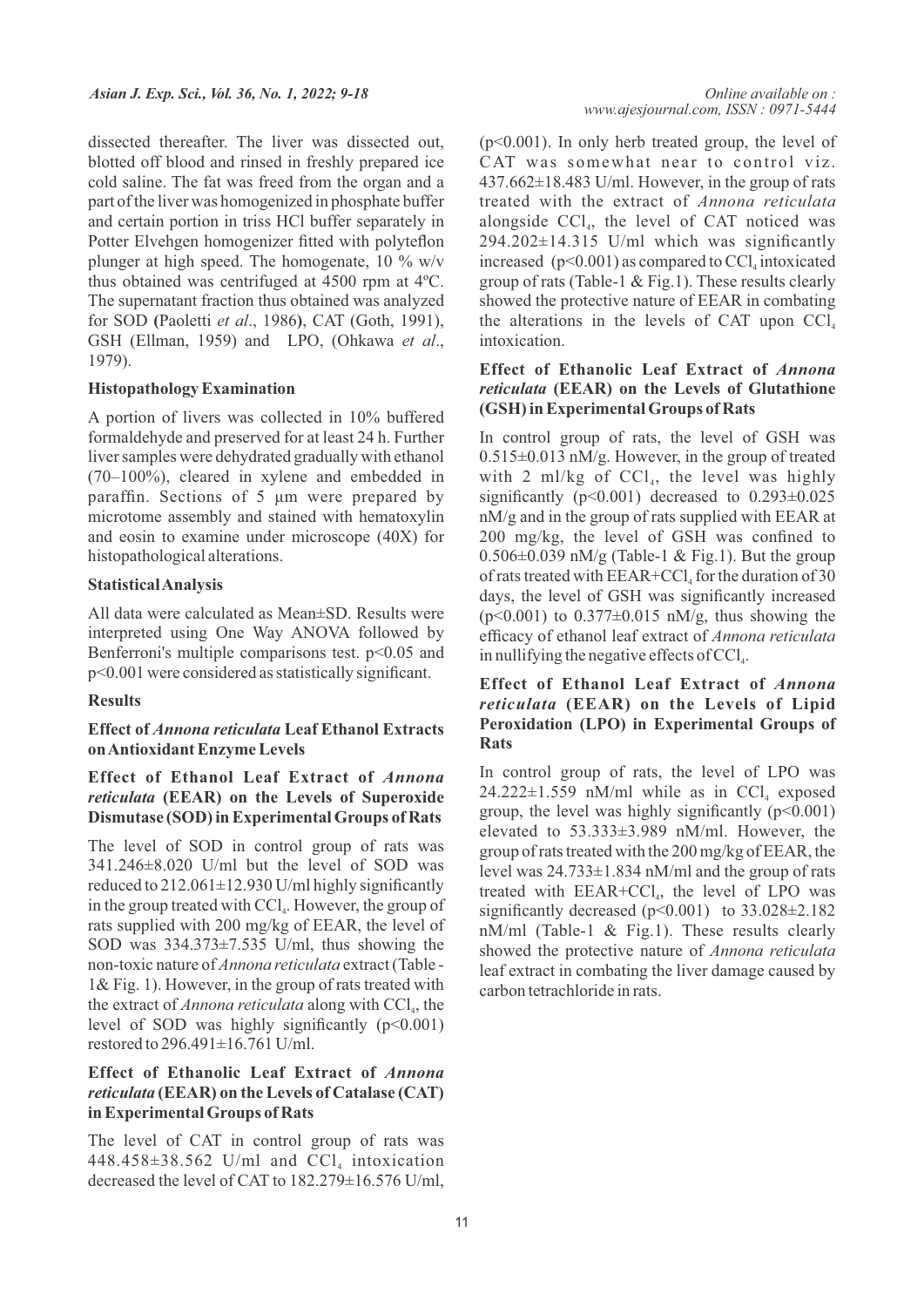| <b>GROUPS</b>    | <b>SOD</b>            | <b>GSH</b>          | <b>CAT</b>           | <b>LPO MDA</b>      |
|------------------|-----------------------|---------------------|----------------------|---------------------|
|                  | (U/ml)                | (mM/gm)             | (U/ml)               | (nM/ml)             |
| Control          | 341.246±8.020         | $0.515 \pm 0.013$   | $448.458 \pm 38.562$ | $24.222 \pm 1.559$  |
| CCl <sub>4</sub> | $212.061 \pm 12.930*$ | $0.293 \pm 0.025$ * | 182.279±16.576*      | 53.333±3.989*       |
|                  | $(-37.856%)$          | $(-43.106\%)$       | $(-59.354\%)$        | $(+54.583\%)$       |
| <b>EEAR 200</b>  | $334.373 \pm 7.535^*$ | $0.506 \pm 0.039*$  | $437.662\pm18.483*$  | $24.733\pm1.834*$   |
| mg/kg            | $(+36.579%)$          | $(+42.094\%)$       | $(+58.351\%)$        | $(-53.625%)$        |
| <b>EEAR 200</b>  | $296.491 \pm 16.761*$ | $0.377 \pm 0.015*$  | $294.202\pm14.315*$  | $33.028 \pm 2.182*$ |
| $mg/kg+CCl4$     | $(+28.476%)$          | $(+22.281\%)$       | $(+38.042\%)$        | $(-38.072\%)$       |

| Table: 1 – Effect of ethanol leaf extract of <i>Annona reticulata</i> (EEAR) |
|------------------------------------------------------------------------------|
| on liver biochemical parameters for 30 days.                                 |

All data were represented in Mean  $\pm SD$ , n = 6, \* p < 0.001 compared to CCl<sub>4</sub> treated group. + = % increase and - = % decrease.  $\text{CCl}_4$  group was compared with control and the rest of groups were compared with  $\text{CCl}_4$  treated group.



Fig. 1 **–** Showing the effect of ethanol leaf extract of *Annona reticulata* (200 mg/kg b.wt daily for 30 days) on the levels of antioxidant enzyme and lipid peroxidation (LPO) in rats intoxicated with CCl<sub>4</sub> for the duration of 30 days.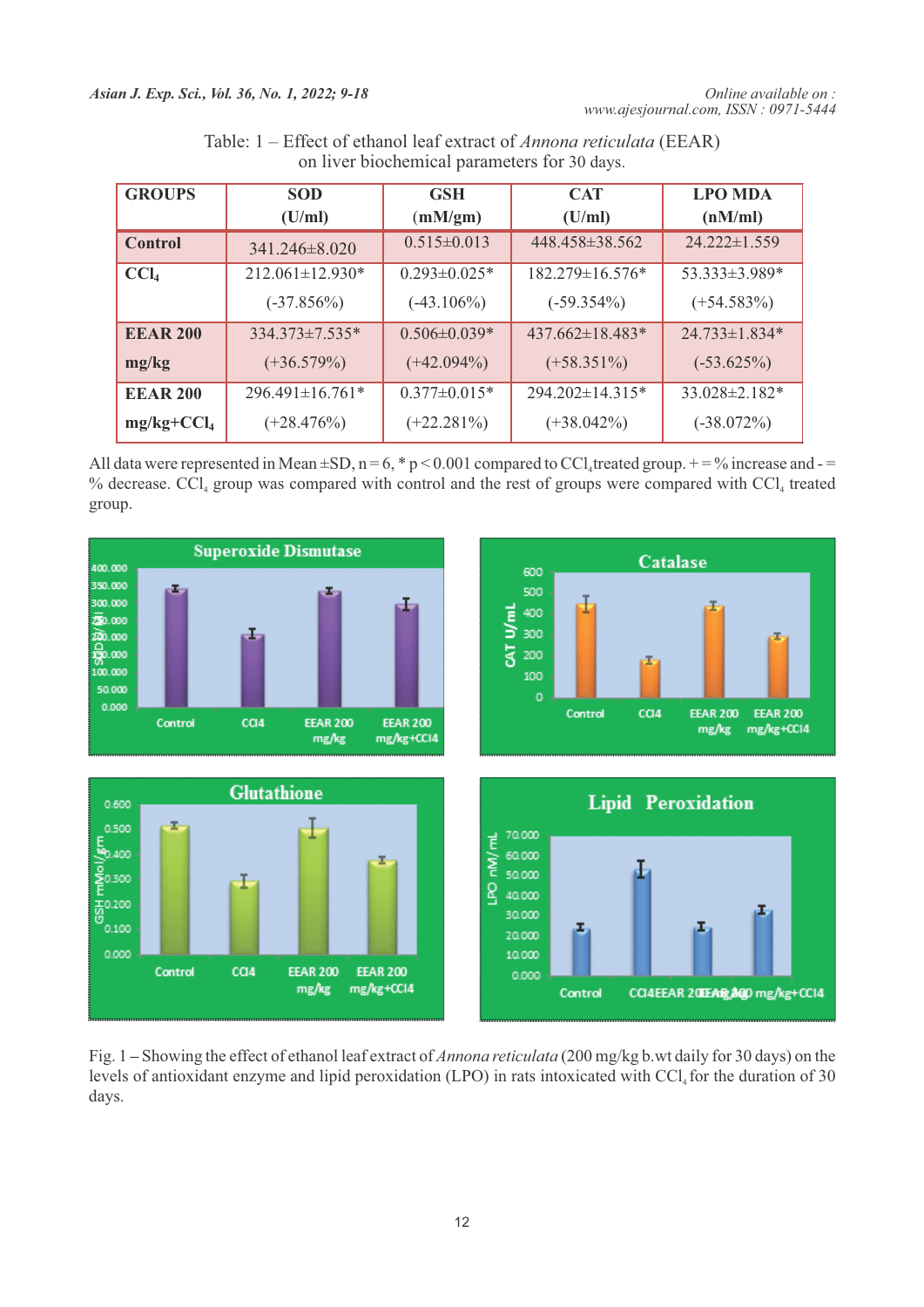### **Result of Histopathology Studies**

Liver histology was also carried out to confirm the potential of *Annona reticulata* leaves. The result found were quite satisfactory and in concurrence with those of biochemical results. The keen study of the liver sections of the rats belonging to the control group (group 1) displayed quit a normal cellular structure with well defined nucleated cells, sinusoids were prominent, central vein was also evident and portal triad (consisting of hepatic artery, bile duct and portal vein) was clearly visible (Fig.  $2 - a \& b$ ).

However, in group 2 i.e. group treated with 2 ml/kg intraperitoneal dose of carbon tetrachloride with 50% olive oil weekly for 30 days, the cells lost their integrity with the loss of cellular boundaries, the vacuolisation was prominent, inflammatory infiltration was quit evident, dilation of sinusoidal

spaces was also found, kupffer cells were in rich number and th e fatty degeneration (steatosis) was at peak (Fig.  $3$  a & b).

In group 3 i.e. animals supplied with 200 mg/kg herbal extract of *Annona reticulata* (Fig. 4. A& b) for 30 days, no changes in the cellular boundaries were found, the hepatocytes were with well defined nucleus, sinusoids were also clearly visible central vein was also found with normal structure. These findings clearly showed the non-toxic nature of the selected ethanolic extracts at the chosen doses.

However, in the group 4 i.e. the animals treated with 200 mg/kg *Annona reticulata* alongside CCl<sub>4</sub> for 30 days, the hepatocytes showed the restoration by retaining the cellular boundaries along with nucleus, reduction in the dimensions of sinusoids, meek steatosis and mild inflammatory infiltration (Fig. 5 a  $\& b$ ).



Fig. 2 (a) & (b) – Photomicrographs of liver sections of control group (1) of rats showing the normal hepatocytes (H) with well defined nucleus (N), central vein (CV), hepatic artery, bile duct, portal vein and regular sinusoids (S).



Fig. 3 (a) & (b) - Photomicrographs of liver of rats inebriated with CCl<sub>4</sub> (2 ml/kg weekly for one month), showing Kupffer cell (KC), Necrosis (N), Fat Degeneration (FD), Vascular Endothelial Damage (VED), Sinusoidal expansion (SE), Portal Vein (PV), Bile Duct (BD) and Hepatic Artery (HA) (40X, haematoxylin-eosin stain).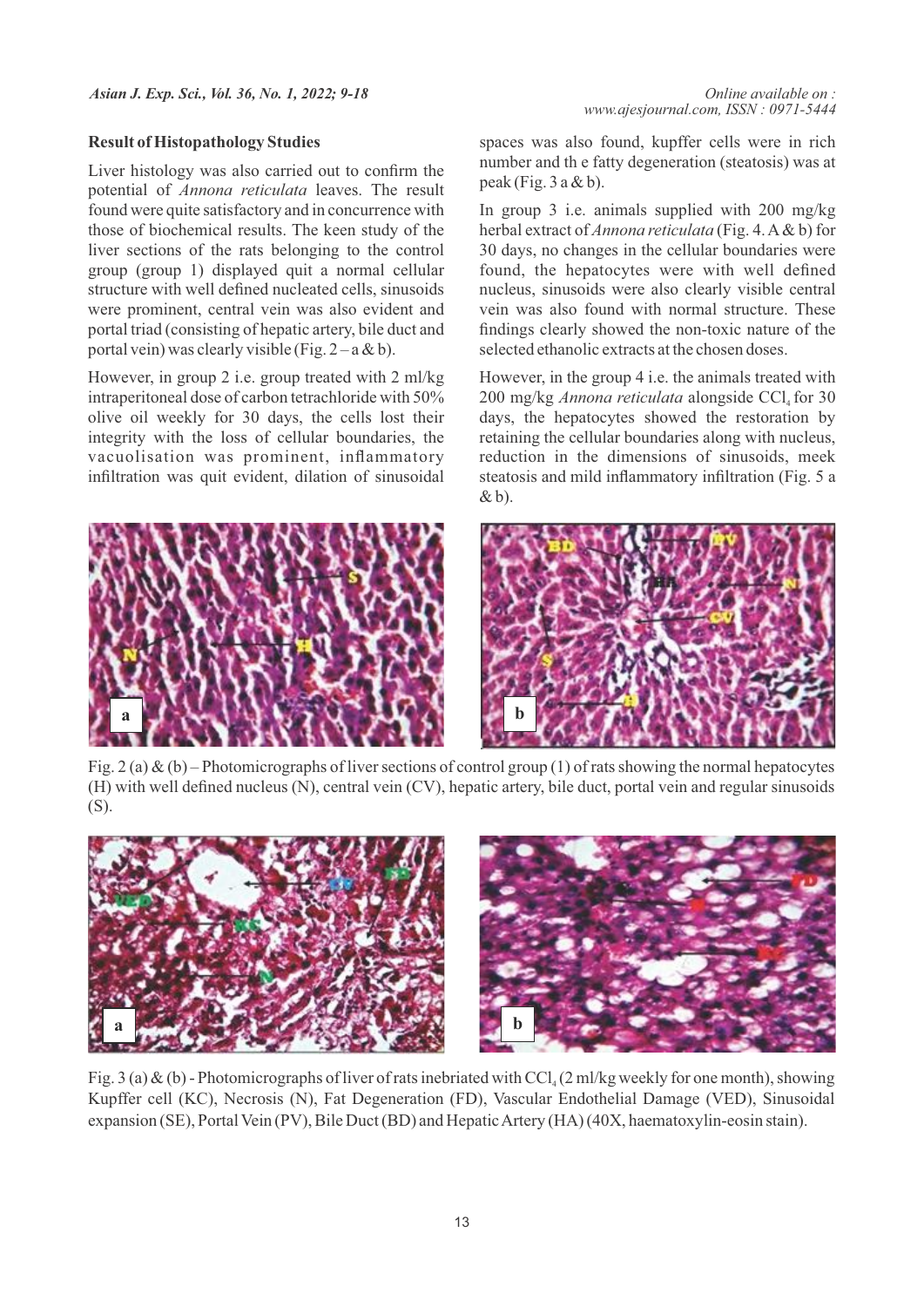

Fig. 4 (a) & (b)- Photomicrographs of liver of rats supplied with ethanolic extract of *Annona reticulata* showing well arranged hepatocytes with prominent nucleus, normal sinusoids, central vein, Portal Vein (PV), Bile Duct (BD) and Hepatic Artery (HA) (40X, haematoxylin-eosin stain).



Fig. 5. (a) & (b) – Photomicrographs of liver sections of rats treated with *Annona reticulata* 200 mg/kg along with weekly dose of  $\text{CC}l_4$  showing the normal hepatocytes (H) with well defined nucleus (N), central vein (CV) and regular sinusoids (S).

# **Discussion**

The extensive survey of the available literature depicts that free radicals are usually produced during the normal metabolic pathways though certain can be acquired from the environment also. Free radicals are the species which contain an unpaired electron or electrons. The normal physiological pathways frequently generate oxygen radicals, such as superoxide radical  $(O^2)$ , hydroxyl radical (OH) and non-free radical species, such as singlet oxygen  $(O<sub>2</sub>)$ and hydrogen peroxide (H<sub>2</sub>O<sub>2</sub>) (Gulcin *et al.*, 2002). But the nature has provided the animals with a wonderful system to cope up with the free radicals known as antioxidant defence system, which consists of various enzymes such as superoxide dismutase, catalase and glutathione peroxidise etc. The deficiency of vitamins along with excessive production of free radicals and a diminished level of above captioned enzymes is regarded as the main cause for imposing oxidative stress (Ellnain-Wojtaszek *et al*., 2003). SOD has been reported as

one of the most important enzymes in the enzymatic antioxidant defence system. It scavenges the superoxide anion to form hydrogen peroxide (Margaill, 2005). The  $H<sub>2</sub>O$ , thus formed becomes the site for catalase to act upon and is finally broken down into water and oxygen molecule. SOD also maintains the normal atmosphere of the body by neutralizing the free radicals as well as takes part in the detoxifying reactions (Pushpakiran *et al*., 2004).

Catalase is the important antioxidant enzyme found in all animal tissues though its maximum activity is found in liver and red blood cells. As already mentioned, catalase crumbles hydrogen peroxide into water and oxygen molecule, thereby protects the cells from the dangerous hydroxyl radicals (Chance *et al.,* 1952).

Glutathione is one of the most profuse tripeptide, a non-enzymatic biological antioxidant found in the liver. The prime functions of glutathione are to remove wandering free radicals and maintenance of thiol proteins. It also acts as the substrate for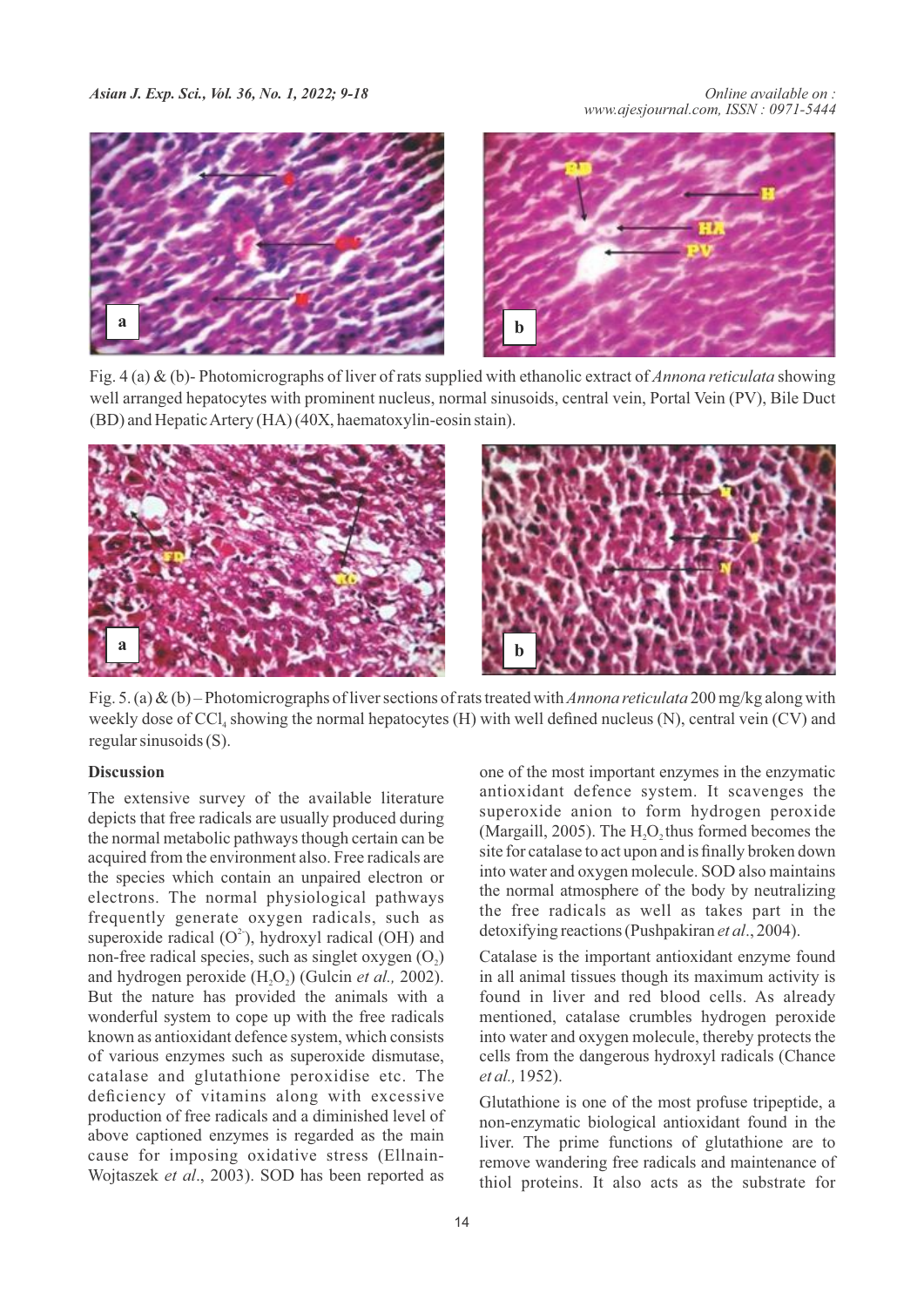glutathione peroxidase and GST (Prakash *et al.,* 2001).

The level of lipid peroxide is a measure of membrane damage and alteration in structure and function of cellular membranes. Elevation of MDA level in liver indicates excessive free radical generation and consequently enhanced lipid peroxidation which leads to severe tissue damage (Shenoy *et al.,* 2001). The elevated thiobarbituric acid reactive substances (TBARS) level suggests enhanced lipid peroxidation which finally leads to tissue damage and malfunction of natural antioxidant defense mechanisms to avert formation of excessive free radicals (Szymonik *et al.,* 2003).

In the present study, we analyzed the *in vivo* antioxidant nature of *Annona reticulate* leaves*, on the* levels of superoxide dismutase (SOD), catalase (CAT), glutathione (GSH) and lipid peroxidation (LPO) in different groups of rats.

In control group of rats, the level of SOD observed was 341.246±8.020 U/ml, while as the highly significant depression in the level of SOD by - 37.856% was noticed in the group of rats subjected to carbon tetrachloride intoxication. Supplying the rats with 200 mg/kg ethanolic extract of *Annona reticulata* (EEAR) has not shown any noteworthy change in the level of SOD as evident by its level 334.373±7.535 U/ml (close to that of control). However, in the test group of rats i.e. treated with 200 mg/kg of EEAR and concurrently subjected to carbon tetrachloride, the level was highly significantly increased by +28.47% as compared to that of only carbon tetrachloride treated group.

As for as the level of GSH is concerned, it was  $0.506\pm0.013$  mM/gm but CCl<sub>4</sub> exposure decreased it by -43.106% ( $p<0.001$ ). In the group of rats supplied with the EEAR at 200 mg/kg, the level of GSH was almost similar to that of control group viz.  $0.501 \pm 0.031$  mM/gm. On the other hand, a highly significant protection was noticed in the group of rats supplied with EEAR 200 mg/kg+CCl<sub>4</sub> as apparent from the increased level of GSH by +22.281.804 as that of the only  $\text{CCl}_4$  treated group.

The level of CAT in control group of rats was 448.458±38.562 U/ml however; the level was highly significantly decreased by -59.354% upon  $CCl<sub>4</sub>$ intoxication. No significant change was noticed in its level in the group of rats supplied with 200 mg/kg of the EEAR as obvious from its level viz. 437.662±18.483 U/ml. However, the group supplied with 200 mg/kg of EEAR and simultaneously intoxicated with  $\text{CCl}_4$ , showed the marked protection by increasing the level of GSH by +38.042% as compared to that of only CCl<sub>4</sub> treated group.

The control level of LPO noticed in the present study was  $24.222 \pm 1.559$  nM/ml but in CCl<sub>4</sub> treated group, the level was highly significantly elevated by +54.583%. On the other hand, the group treated with only EEAR by 200 mg/kg showed the level of LPO similar to that of control group viz.  $24.733\pm1.834$ nM/ml. However, the mixed group i.e. treated with EEAR at 200 mg/kg and concomitantly inebriated with  $\text{CC}1_{4}$  showed the highly significant protection by decreasing the level of LPO by -38.072%.

In an experiment Fakurazi *et al.* (2008) reported the ethanol leaf extract of *Moringa oleifera* offers protection to level of glutathione in rat liver injury induced by acetaminophen. the significant protective nature of the extract was confirmed when the level of the glutathione was elevated to  $2.59\pm1.60$   $\mu$ mol/g in the group treated with both the extract and acetaminophen. The ethanolic extract of leaves of *Phyllanthus polyphyllus* at 200 mg/kg for ten days restored the levels of LPO, SOD and catalase to  $7.51\pm1.38$  μ moles of MDA/ min/mg protein,  $23.48\pm1.04$  Units/min/mg protein and  $45.17\pm2.10$  μ mole of  $H_2O_2$  consumed/min/mg protein respectively in rats treated with CCl<sub>4</sub> (Rajkapoor *et al.*, 2008). Kumar *et al.* (2010) while evaluating the antioxidant effect of methanolic leaf extract of *Caesalpinia bonducella* in rats challenged with CCl<sub>4</sub> found the normal levels of LPO (n mole of MDA/mg protein), GSH (μg/mg protein), SOD (U/mg protein) and catalase (U/mg protein) as 0.92±0.05, 5.45±0.29, 93.36±5.35 and 354.61±15.07 respectively. The highly significant alteration was noticed in the levels of LPO (n mole of MDA/mg protein), GSH (μg/mg protein), SOD (U/mg protein) and catalase (U/mg protein) upon  $\text{CCl}_4$  exposure viz. 7.45 $\pm$ 0.31, 0.67±0.32, 52.23±2.26 and 267.92±12.07 respectively. The protection was offered by the methanolic leaf extract of *Caesalpinia bonducella* at 50 mg/kg in rats challenged with  $\text{CC}l_{4}$  as specified by the levels of LPO (n mole of MDA/mg protein), GSH (μg/mg protein), SOD (U/mg protein) and catalase (U/mg protein) viz. 4.26±0.21, 1.29±0.06, 59.12±2.23 and 281.14±15.03 respectively.

Singh *et al.* (2010) carried out the similar sort of work as that of ours and found the basic levels of SOD (U/ mg of protein), catalase (U/ mg of protein) and lipid peroxidation (nm MDA/g of protein) in rats as 12.75±0.55, 178±28.8 and 6.12±0.87 respectively. The significant alteration was found in the levels of SOD (U/ mg of protein), catalase (U/ mg of protein), peroxidase (U/ mg of protein) and lipid peroxidation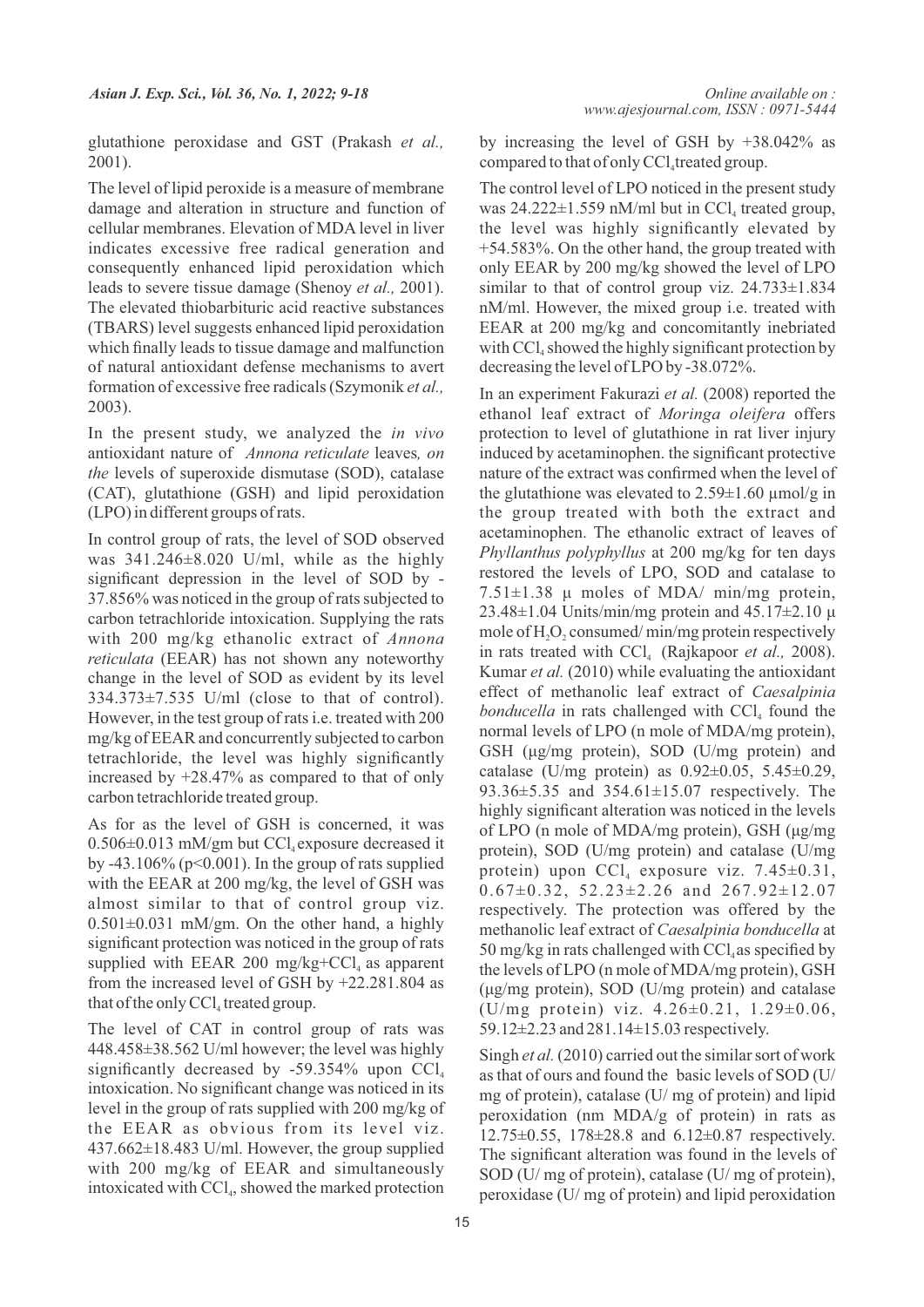(nm MDA/g of protein) viz. 7.44±0.14, 75.56±0.67, 112 $\pm$ 8.88 and 24.76 $\pm$ 2.56 upon CCl<sub>4</sub> (0.25 ml/100) gm, once in week) inebriation. Kowti *et al*. (2013) witnessed the significant amelioration by the ethanol extract of *Mentha arvensis* leaves in rats exposed to  $\text{CCl}_4$  at the 400 mg/kg dose of the extract with the levels of in the levels of GSH, SOD, CATand MDA.

The histopathological studies are direct evidence of efficacy of drug as protectant. In the present study, the protective efficacy of *Annona reticulata* (leaves) was evaluated in the rats subjected to  $\text{CCl}_4$  exposure. The extracts were supplied to the rats daily at 200 mg/kg and  $CCl<sub>4</sub>(2 ml/kg)$  was injected once in a week for 30 days. The experimental groups were compared with the control group and the effect of the herbal extracts was determined.

The liver sections of control group of rats comprised of well bordered hepatocytes with clear nuclei, sinusoids were definite and clearly visible, structures like bile duct, hepatic artery and portal vein were of usual shapes. But, the exposure of carbon tetrachloride (2ml/kg, once a week for 30 days) produced the significant changes with loss of hepatic borders, widening of sinusoids, inflammatory infiltration, fatty degeneration (steatosis) and increased kupffer cells. However, in the group of rats treated with ethanol extract of *Annona reticulata*  leaves (200 mg/kg) has not shown any significant changes in the liver sections, thus showing the non toxic effects of the said herbs on liver. The group treated with ethanolic extract of *Annona reticulata* leaves at 200 mg/kg+CCl<sub>4</sub>, showed the almost similar structure as that of control group but here in this group, the kupffer cells were more in number and vacuoles were still seen. The outcome of the above histopathological studies clearly showed that *Annona reticulata* leaves offered protection. These results were in strong agreement with the results of our own biochemical studies.

Ahsan *et al.* (2009) scrutinized the hepatoprotective effect of methanol extracts of *Casuarina equisetifolia*  (Leaf and bark), *Cajanus cajan* (whole plant), *Glycosmis pentaphylla* (leaf and bark), *Bixa orellana*  (seed), *Argemone mexicana* (leaf and flower), *Physalis minima* (whole plant), *Caesalpinia bonduc*  (leaf and bark) in rats treated with  $\text{CCl}_{4}$ .  $\text{CCl}_{4}$ (3ml/kg) intoxication caused disarrangement of hepatic cells with centrilobular hepatic necrosis, sinusoidal expansion, kupffer cell hyperplasia, central vein crowding and apoptosis. Supplying the rats with the extracts of four plants, *Casuarina equisetifolia*, *Cajanus cajan*, *Glycosmis pentaphylla*, *Bixa orellana* at a dose of 250 mg/kg and 500 mg/kg b.wt. showed reasonable to weak activity in protecting the liver cells from  $\text{CCl}_4$  injury. Amongst these plant extracts, *Bixa orellana* extract almost returned the hepatic architecture to normal.Similar results were noticed with diethyl ether extract of leaves of *Coccinia indica* (Kumar *et al.*, 2010) and aqueous extract C*rossostephium chinensis* (Chang *et*   $al., 2011$ ) in rats treated with  $\text{CCl}_4$ . The cellular alterations like steatosis, perivenular fibrosis and inflammatory infiltrations were common in  $\text{CC}l_{4}$ exposed group. The concurrent treatment of the  $\text{CC}l_{4}$ exposed rats with methanolic leaf extract of *Mallotus Philippensis* at two selected doses of 100 mg/kg and 200 mg/kg showed less hepatocellular damage as compared to that of only  $\text{CCl}_4$  treated group thereby indicating the hepatoprotective activity of the selected medicinal plant (Ramakrishna , 2010).

Hemamalini and Sathya (2013) carried out the work focused on histological investigation of liver of rats treated with  $\text{CCl}_4$  (1.5 ml/kg) and methanolic extracts of *Sophora interrupta* and *Holoptelea integrefolia.* The investigators found that carbon tetrachloride significantly caused the mass changes in the histology of the liver like perivenular fibrosis, fatty changes in hepatocytes and inflammatory infiltrations. However, supplying the groups of rats with the methanolic leaf extract of *Sophora interrupta* (400 mg/kg) and *Holoptelea integrefolia* (500 mg/kg) daily for seven days prevented the changes caused by  $CCl<sub>4</sub>$  thereby showing the protective nature of both the herbs.

#### **Conclusion**

The results of the biochemical studies revealed that extract of *Annona reticulata* leaves (200 mg/kg) showed decent hepatoprotective activities. The *in vivo* antioxidant efficacy of the extracts was also established by analysing the levels of Superoxide dismutase (SOD), catalase (CAT), glutathione (GSH) and lipid peroxidase (LPO) in the liver homogenate of different groups of rats and the results obtained depicted that the significant protection was displayed by *Annona reticulata* leaves. In addition to the biochemical studies, the present study was stretched to analyse the histopathological changes in different secs of rats as well. The results of the histopathological studies were in full agreement with those of our biochemical studies.

### **Acknowledgements**

First author is grateful to The Principal, Govt. M L B Girls P.G. College, Bhopal, India for the laboratory facilities during this study.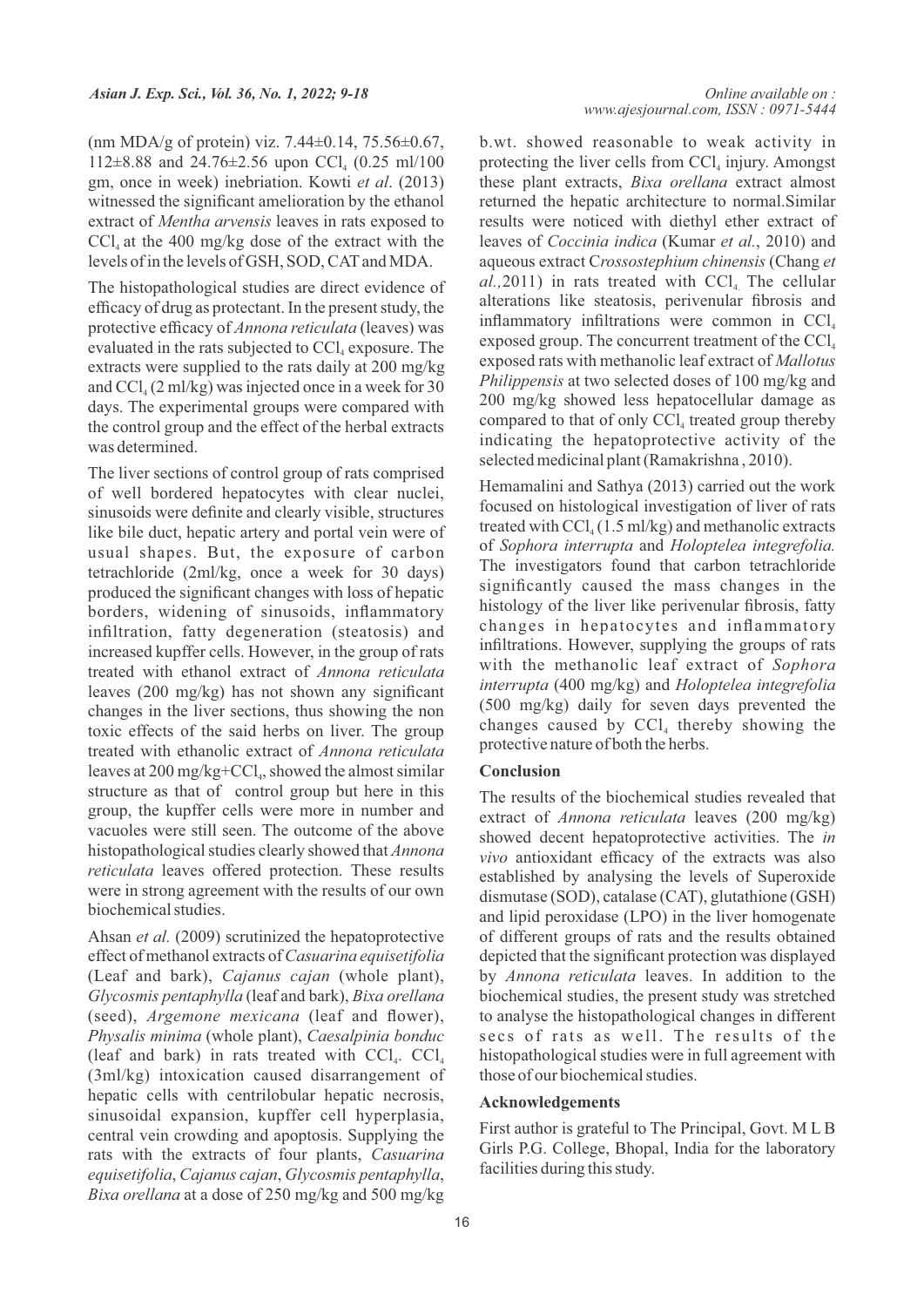#### **References**

- Ahirwar P. and Tembhre M. (2021). Preliminary Phytochemical Analysis, Antioxidant Activity, Phenolic and Flavonoid Contents of *Annona reticulata* Leaf Extract. Asian J. Exp. Sci., Vol. 35, No. 2, 2021; 19-25
- Ahsan R. Islam K. M. Musaddik A. and Haque E. (2009). Hepatoprotective activity of methanol extract of some medicinal plants against carbon tetrachloride induced hepatotoxicity in albino rats. Global Journal of Pharmacology, 3(3): 116- 122.
- Basu S. (2003). Carbon tetrachloride-induced lipid peroxidation: Eicosanoid formation and their regulation by antioxidant nutrients. Toxicology 189: 113–127.
- Bopana N. and Saxena S. (2008). *Crataeva nurvala*: A valuable medicinal plant. J Herbs, Spices and Med plants, 14(1): 107-27.
- Chance B. Green S. D. S. and Roughton R. J. W.  $(1952)$ . The mechanism of Catalase action–Stead state analysis. Arch Biochem Biophys, 37 :301-339.
- Chang T. Ho. Y. Huang G. Huang S. Chen C. Hsieh P. Chiang Y. and Chang Y.  $(2011)$ . Hepatoprotective effect of *Crossostephium chinensis* (L.) makino in rats. The American Journal of Chinese Medicine, 39(3): 503-521.
- Dutta S. Chakraborty A.K. Dey P. Kar P. Guha P. Sen S. (2018). "Amelioration of  $CCl_4$  induced liver injury in swiss albino mice by antioxidant rich leaf extract of Croton bonplandianus Baill." *PloS one* 13.4: e0196411.
- Ellnain-Wojtaszek M. Kruczynski Z. and Kasprzak J. (2003). Investigation of the free radical scavenging activity of *Ginkgo biloba* L. leaves. Fitoterapia,(74): 1-6.
- Ellman G. L. (1959). Tissue sulfydryl groups. Archives of Biochemistry and Biophysics*,*  82(1): 70-71.
- Fakurazi S. Hairuszah I. and Nanthini U. (2008). *Moringa oleifera* Lam prevents acetaminophen induced liver injury through restoration of glutathione level. Food and Chemical Toxicology, 46: 2611–2615.
- Fu W. Chen J. Cai Y. Lei Y. Chen L. Pei, L. *et al.* (2010). Antioxidant, free radical scavenging, anti-inflammatory and hepatoprotective potential of the extract from Parathelypteris nipponica. J. Ethnopharmacol*.* 130, 521–528.

doi: 10.1016/j.jep.2010.05.039

- Global Health Estimates. Geneva. (2020). World Health Organization; 2016 Available at: https://www.who.int/healthinfo/global\_burden \_disease/estimates/en/.
- Goth L. (1991). Asimple method for determination of serum catalase activity and revision of reference range. Clinics Chimica Acta*.,* 196: 143-152.
- Gulcin I. Oktay M. Kufrevioglu O. I. and Aslan A. (2002). Determination of antioxidant activity of lichen Cetraria Islandica (L) Ach. Journal of Ethnopharmacology*,* 79: 325-329.
- Habib N. C. Serra-Barcellona C. Honoré S. M. Genta S. B. and Sánchez S. S. (2015). Yacon roots (*Smallanthus sonchifolius*) improve oxidative stress in diabetic rats. Pharm. Biol. 53, 1183–1193. doi: 10.3109/13880209.2014. 970285
- Haggag M.H. *(2016).* Influence of *Annona squamosa L.* Fruit against CCl4 Liver Damaged of Male Albino Rats. Egyptian J. of Nutrition V XXXI (1), 77-102.
- Hemamalini K. and Sathya S. B. (2013). Hepatoprotective activity of *Sophora interrupta*  and *Holoptelea integrefolia* against carbon tetrachloride induced hepatotoxicity in rats. *IJBPAS.*, 2(1): 80-89.
- Khalaf N.A. Shakya A.K. Al-Othman A. El-Agbar Z. and Farah H. (2008). Antioxidant activity of some common plants, Turk. J. Biol, 32:51-55.
- Kumar B.S. Gnanasekaran D. Jaishree V. and Channabasavaraj K. P. (2010). Hepatoprotective activity of *Coccinia indica* leaves extract. Int J Pharm Biomed Res., 1(4): 154-156.
- Kowti R. H. Vishwanathswamy M. Inamdar S. S. Joshi V. and Kurnool A.N.  $(2013)$ . Hepatoprotective and antioxidant activity of ethanol extract of *Mentha arvensis* leaves against carbon tetrachloride induced hepatic damage in rats. International Journal of PharmTech Research, 5 (2): 426-430.
- Liang D. Zhou Q. Gong W. Wang Y. Nie Z. He H. *et al.* (2011). Studies on the antioxidant and hepatoprotective activities of polysaccharides from *Talinum triangulare*. J. Ethnopharmacol*.* 136, 316–321. doi: 10.1016/j.jep.2011.04.047
- Manibusan M.K Odin M. and Eastmond D.A. (2007). Postulated carbon tetrachloride mode of action: Areview. Journal of Environmental Science and Health, Part C 25: 185–209.